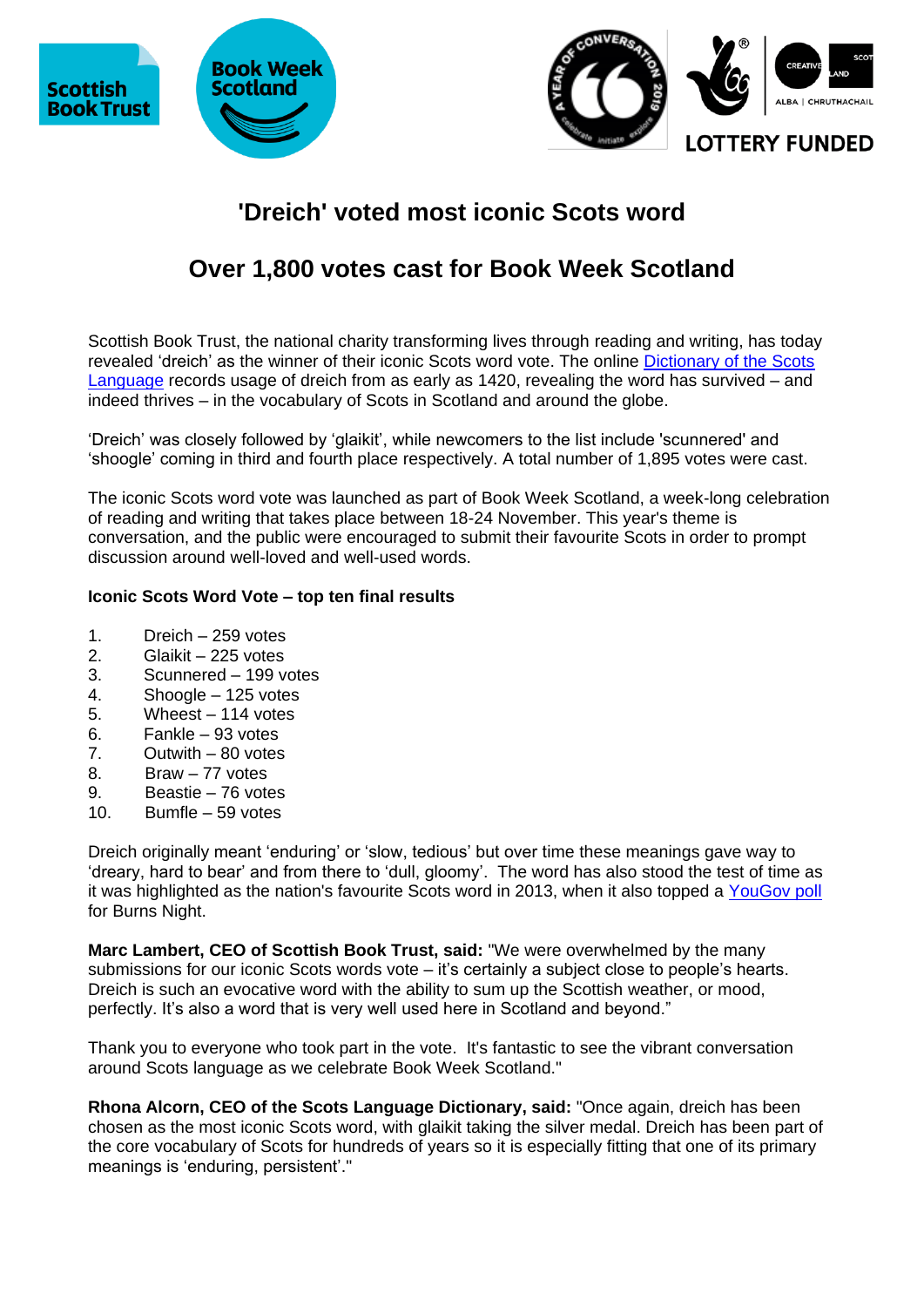





Tying in with A Year of Conversation and the International Year of Indigenous Languages, the public were invited to submit iconic Scots words through the charity's social media channels and website. A panel of Scots language experts whittled down the many submissions into a shortlist of twenty words, which were then voted for by the public via Scottish Book Trust's social media and website.

As part of Book Week Scotland's Digital Festival, illustrator Alex T Smith doodled his own favourite Scots words, inspired by the vote. To celebrate the 20th birthday of *The Gruffalo*, Scottish Book Trust will host a special [BBC Authors Live](https://www.scottishbooktrust.com/learning-and-resources/authors-live/the-gruffalo-in-scots-and-gaelic) on 21 November. Julia Donaldson's classic tale will be read by James Robertson in Scots and Catriona Lexy Campbell in Gaelic.

The Gaelic Book Council also ran their own poll on social media to discover the country's favourite Gaelic word, using the hashtag #facal. Two trends emerged from the longlist: firstly, people were likely to choose words connected to nature e.g. 'fairge' ('wave') and 'muir' ('ocean'); secondly, words with the ending 'ag' were also popular e.g. 'piseag' ('kitten') and 'srùpag' ('small sip'). Gaelic Book Trust staff narrowed the submissions down to shortlist of ten and the public was invited to vote for their favourite. 'Cailleach-oidhche', the Gaelic word for 'owl' which translates literally as 'old woman of the night' topped the poll.

National charity, Scottish Book Trust, is working with a wide range of partners to deliver a diverse range of events and activities, many tying in with the Year of Conversation including the Digital Festival with free events that can be accessed online by all.

The Book Week Scotland 2019 programme is available to view [here.](https://www.scottishbooktrust.com/book-week-scotland/events)

Ends

## **#BookWeekScotland**

## **Notes to Editors**

Please direct all media requests to PR and Marketing Manager: [Keara.Donnachie@scottishbooktrust.com](mailto:Keara.Donnachie@scottishbooktrust.com) or call 0131 524 0184.

## **Scottish Book Trust**

Scottish Book Trust runs Book Week Scotland. A national charity changing lives through reading and writing, Scottish Book Trust inspires and supports the people of Scotland to read and write for pleasure through programmes and outreach work that include:

- Gifting books to every child in Scotland to ensure families of all backgrounds can share the joy of books at home.
- Working with teachers to inspire children to develop a love of reading, creating innovative classroom activities, book awards and author events.
- Supporting Scotland's diverse writing community with our training, awards and writing opportunities.
- Funding a range of author events for the public to enjoy and promoting Scottish writing to people worldwide.